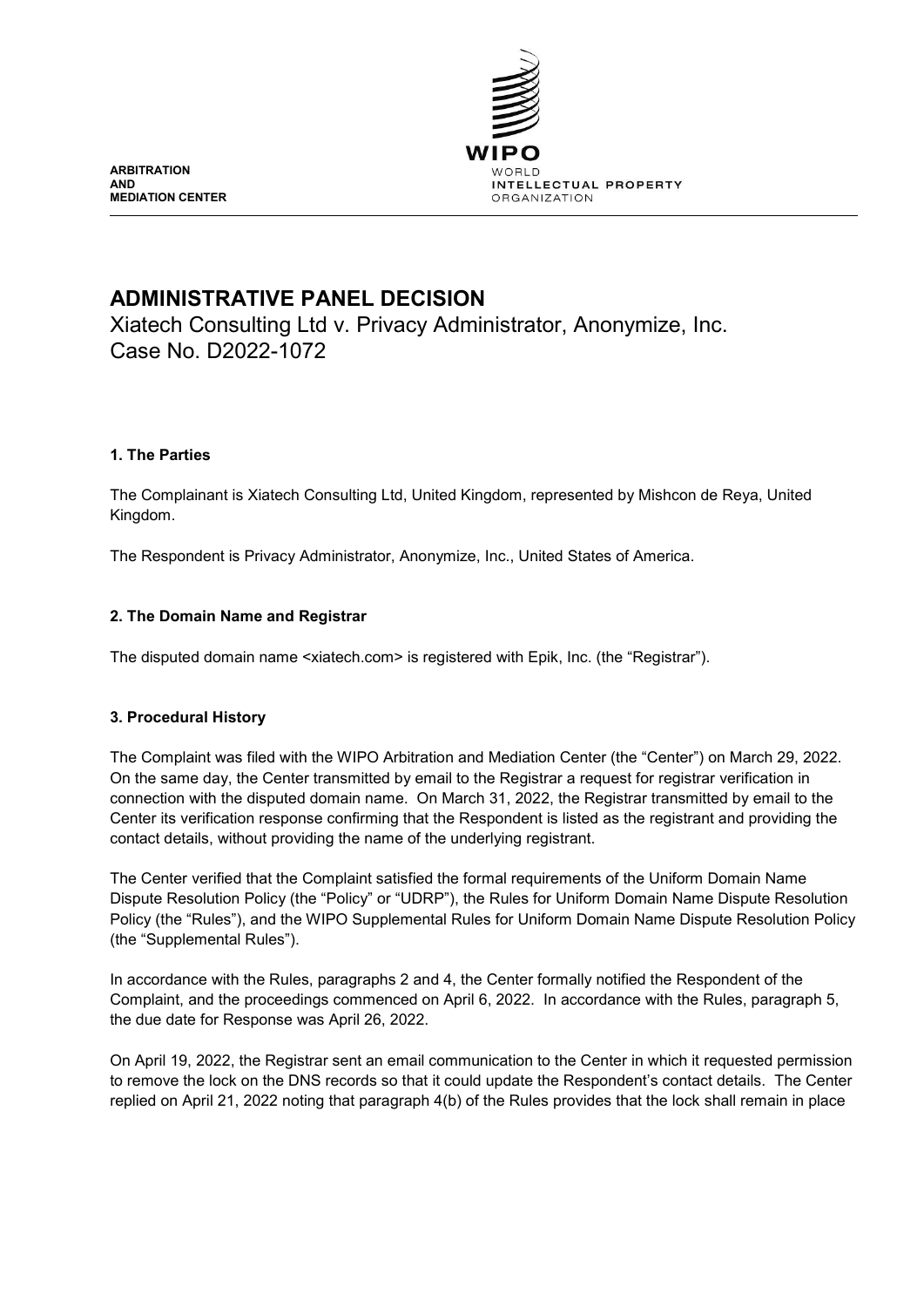through the remaining pendency of the UDRP proceeding.[1](#page-1-0) However, the Center invited the Registrar to provide any additional email address for the Respondent. On April 22, 2022, the Registrar provided a contact email address for the Respondent, that the Center had already used to notify the Respondent. The Response was filed with the Center on April 26, 2022.

The Center appointed Matthew Kennedy as the sole panelist in this matter on May 4, 2022. The Panel finds that it was properly constituted. The Panel has submitted the Statement of Acceptance and Declaration of Impartiality and Independence, as required by the Center to ensure compliance with the Rules, paragraph 7.

The Complainant made an unsolicited supplemental filing on May 6, 2022.

#### **4. Factual Background**

The Complainant provides technology consulting services, including big data solutions. Its contact address is a residential house located in a town in southern Hertfordshire in the United Kingdom. It uses the domain name <xiatech.co.uk> in connection with a website. On March 25, 2022, the Complainant filed United Kingdom trade mark application No. 00003770339 for XIATECH, specifying goods and services in classes 9, 35, and 42. That application is currently pending.

The Respondent is named as a privacy service. The underlying registrant's identity has not been disclosed in this proceeding.

The disputed domain name was registered on July 8, 2015. An archived screenshot provided by the Complainant shows that as at August 2018 the disputed domain name resolved to a website titled "Wireless Internet Card Sore" that offered for sale wireless Internet cards, WLAN adapters, and an MP3 player. At the time of this proceeding, the disputed domain name resolves to a webpage hosted by the Registrar that displays the disputed domain name as its title above the following tagline: "Invest in a premium .com brand today and instantly establish a global brand!" Below this, the page displays the following text: "Start a payment plan for \$1,775/mo".

After the Complainant contacted the Registrar regarding the disputed domain name, the Registrar informed it on February 1, 2022 that the owner had advised that the disputed domain name was only available by rental. On February 5, 2022, the Complainant replied that it was not interested in renting the disputed domain name and preferred to buy it.

#### **5. Parties' Contentions**

-

#### **A. Complainant**

The disputed domain name is identical to the "Xiatech" trademark that the Complainant has been using consistently since at least 2013 in connection with its services. The Complainant's business activity is significant, with an annual turnover of approximately GBP 6 million. The Complainant is headquartered in the United Kingdom but has delivered services worldwide, to the European Union and the United States. The Complainant is recognized for its work in the field of big data solutions. The Complainant is the registrant of the domain name <xiatech.co.uk>, which was registered in 2003, at which time the Complainant's current Chief Executive Officer ("CEO") was trading as a freelancer under the trade name "Xiatech". Since its registration, the(website associated with the) domain name <xiatech.co.uk> has had

<span id="page-1-0"></span><sup>1</sup> Paragraph 4(b) provides, relevantly, that: "Any updates to the Respondent's data, such as through the result of a request by a privacy or proxy provider to reveal the underlying customer data, must be made before the two (2) business day period concludes or before the Registrar verifies the information requested and confirms the Lock to the UDRP Provider, whichever occurs first."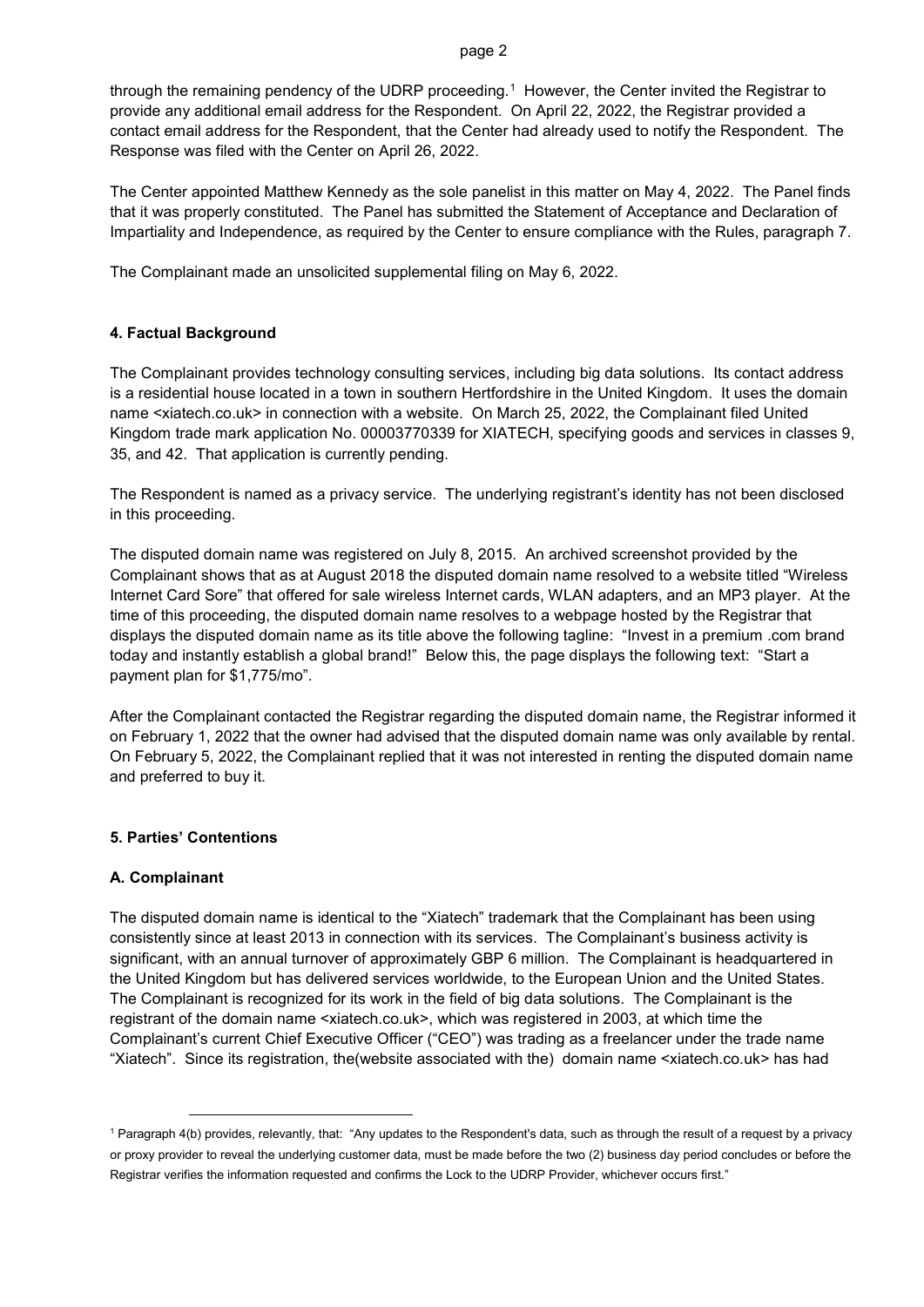more than 45,000 page views from 50 jurisdictions, which led to GBP 4 million in sales initiated from the website. The Complainant incurred approximately

GBP180,000 in marketing expenses in the last financial year. The Complainant is widely recognized in its field and has won a number of accolades. In addition to its common law rights to the trademark "Xiatech", the Complainant has also applied to register XIATECH as a trademark in the United Kingdom. The disputed domain name contains the identical word "Xiatech" in which the Complainant alone (as between the Parties) holds common law rights or goodwill. A recent Google search returns only results connected with the Complainant on the first page of results. "Xiatech" is not a dictionary word, common family name, or generic term, but rather a distinctive name chosen by the Complainant to designate its services.

The Respondent has no rights or legitimate interests in respect of the disputed domain name. The Respondent has not been authorized or licensed to use the Complainant's trademark. When the disputed domain name resolved to an active website, "Xiatech" did not appear in the webpage content. This is not sufficient for the Respondent to have acquired independent rights or a legitimate interest in "Xiatech" as a trading name. There is no current evidence that the Respondent makes any use, or has any demonstrable intention to use, the disputed domain name in connection with the *bona fide* offering of goods or services. There is no evidence that the Respondent is commonly known by "Xiatech" or the disputed domain name, nor that the Respondent is making any legitimate commercial or noncommercial or fair uses of the disputed domain name.

The disputed domain name was registered and is being used in bad faith. The Complainant was trading internationally at the time that the disputed domain name was registered. It is therefore inferred that the Respondent was aware, or should have been aware, of the Complainant's businesses, if the Respondent had conducted a basic search for the word "Xiatech". "Xiatech" is a coined word and the Respondent would not plausibly stumble upon it independently. The disputed domain name appears to have been acquired primarily for the purpose of extracting value from the owner in excess of the Respondent's out-of-pocket costs directly related to it. The monthly rental rate requested is very high and almost four times the average lease cost for domain names offered by the same Registrar and with no explanation for the high value and no option to even negotiate with a view to purchasing the disputed domain name outright. Further, the disputed domain name appears to have been registered to prevent the Complainant from reflecting the mark in a corresponding domain. The Respondent (Privacy Administrator, Anonymize, Inc.) appears to have engaged in a pattern of such conduct. The sheer number of prior proceedings brought against the Respondent under the Policy resulting in a transfer decision means the Respondent is, or should be, well aware of the risks that their registered domain names will infringe third parties' rights.

In its supplementary filing, the Complainant submits that it is evident (from the WhoIs record) that the name "Xiatech" and the domain name <xiatech.co.uk> have been used to supply technology consulting services since 2003 to the present day. This usage pre-dates the earliest example of alleged third party use cited in the Response". Xiatech is a coined word. There are affirmative obligations (of due diligence) on sophisticated domain aggregators which the Respondent does not appear to have satisfied in this case. The Respondent has failed to take any legitimate steps to develop a business under the disputed domain name. Where the Respondent is unwilling to identify itself, conceals its identity with a privacy service, and offers no documentary evidence in support of its contention that it is a different party, the only reasonable inference is that the Respondent is one and the same party as the respondent "Privacy Administrator, Anonymize, Inc." in a prior case.

The Complainant acknowledges that the Complaint followed an unsuccessful attempt to acquire the disputed domain name but submits that (i) the Complainant brought this very fact to the Panel's attention, which is not consistent with any alleged bad faith; (ii) the uncommercial domain name rental rates offered by the Respondent are consistent with the Respondent's bad faith; and (iii) the Respondent claims to be in the business of buying, developing and selling websites and high value domain names (without reference to rentals or leases) but refused to enter into negotiation in relation to selling the disputed domain name when approached in good faith by the Complainant.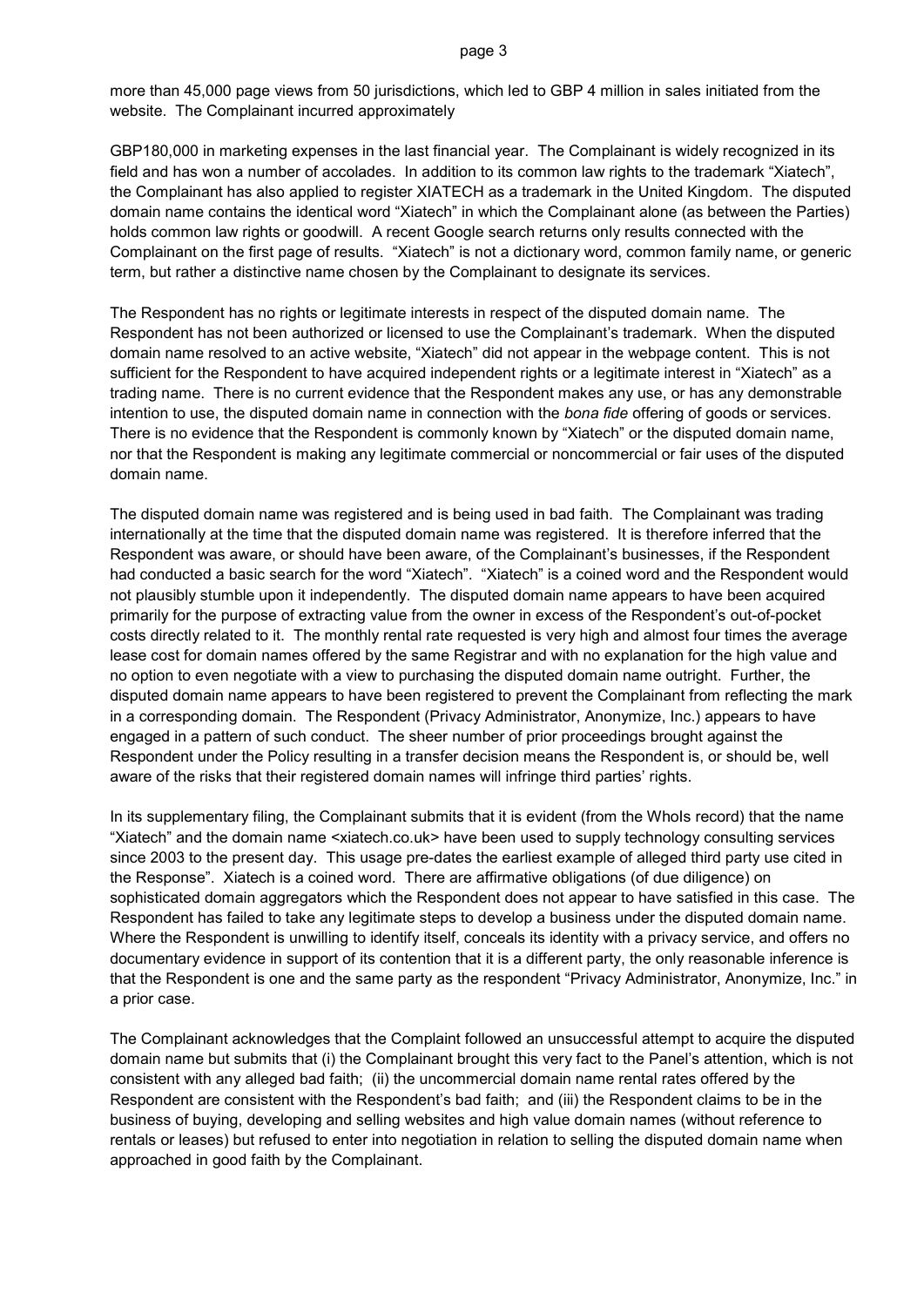#### **B. Respondent**

The Complainant has not demonstrated trademark or service mark rights. The term "xiatech" is a combination of the common words "Xia", the name of the first Chinese dynasty, and "tech", which has numerous dictionary definitions related to technology. "Xiatech" is not distinctive and can be found in commercial use by numerous third parties around the world, as shown in a simple web search. "Xiatech Technology" is a Chinese thermal measurement company that operates a website associated with the domain name <xiatech.com.cn>. "Xia Tech" is a brand of women's clothing sold by Poshmark. "Xiatech Brasil" is a smartphone and accessories provider that operates a website associated with the domain name <xiatechbr.com>. Xian Xiaxi Electronic Technology Co., Ltd operates a website titled "Xiatech" and associated with the domain name <xiatech.cn>. The Complainant offers no clear and convincing evidence of common law rights. Instead, it submits proof that it owns just one of the 159 currently registered domain names that contain the term "xiatech" and a hand-picked search engine results page on which its website is listed. The Complainant falsely claims that it alone holds common law rights in its far-overreaching attempt to claim worldwide exclusive access to the term.

The Respondent has rights or legitimate interests in respect of the disputed domain name. The Respondent is in the business of buying, developing, and selling websites and high value domain names comprised of generic and descriptive terms of which the disputed domain name is among the many in its inventory. There is a wide scope of possible uses for these domains including email, website development, and resale. The Respondent's business activities have long been established as a *bona fide* offering of goods or services with regards to the Policy. The Complainant has not made a *prima facie* case that the Respondent lacks rights or legitimate interests in respect of the disputed domain name. The lone piece of evidence that it submitted pertaining to this requirement only further demonstrates a legitimate use by the Respondent. It shows that the disputed domain name was previously developed by the Respondent and offered goods that were not competitive with the Complainant's line of business.

The disputed domain name was not registered and is not being used in bad faith. The Respondent acquired the disputed domain name in a public auction in July 2015. The Respondent bid on the disputed domain name because it is a creative combination of two popular and generic words. Domain names of this type have great value and are highly desirable throughout the world. The Complainant wildly asserts that because it was trading internationally in 2015 (for which it provides no evidence) it is "therefore inferred" the Respondent was aware of its presence. The Respondent categorically denies this assertion and was unaware of the Complainant's fledgling home-based business operating some 5,000 miles away on another continent. The <xiatech.co.uk> corporate office is a residential address. Prior to bidding on the disputed domain name, the Respondent performed a trademark search in its home country (the United States) and found no records. The same search yields no results today. The Complainant provides no evidence to support a claim that the Respondent had knowledge of the Complainant's rights, only speculation. It presents a customized search engine result page simulating the results 5 months after the acquisition of the disputed domain name and wrongly assumes the Respondent conducted a similar search and could somehow ascertain among the various third party listings that the Complainant's alone bestowed upon it indefinite sole global commercial use of the term. One of the search results (<xiatech.com.cn>) relates to Xiatech Technology, a Chinese business established in 2007, six years before the Complainant's claimed use. A trademark search in the Complainant's home country (the United Kingdom) shows only the Complainant's trademark application, filed seven years after the registration of the disputed domain name and one month after the Complainant's failed purchase attempt. The Respondent never contacted the Complainant to sell the disputed domain name and was unaware of its identity prior to the filing of the Complaint. The Respondent has never made use of the disputed domain name in a way that targets the Complainant. The Complainant cites previous UDRP cases involving Anonymize, Inc., a WhoIs privacy service used by hundreds of thousands of domains, as well as the Registrar's CEO but the Respondent was not involved in any of those cases and has never lost a UDRP case.

The Complainant brought this case in bad faith. It does not like the terms offered to use the disputed domain name so is employing the UDRP as a low-cost alternative to paying fair market value for a premium. The Complainant is now trying retroactively to claim rights on a mark it does not yet have and usurp a high value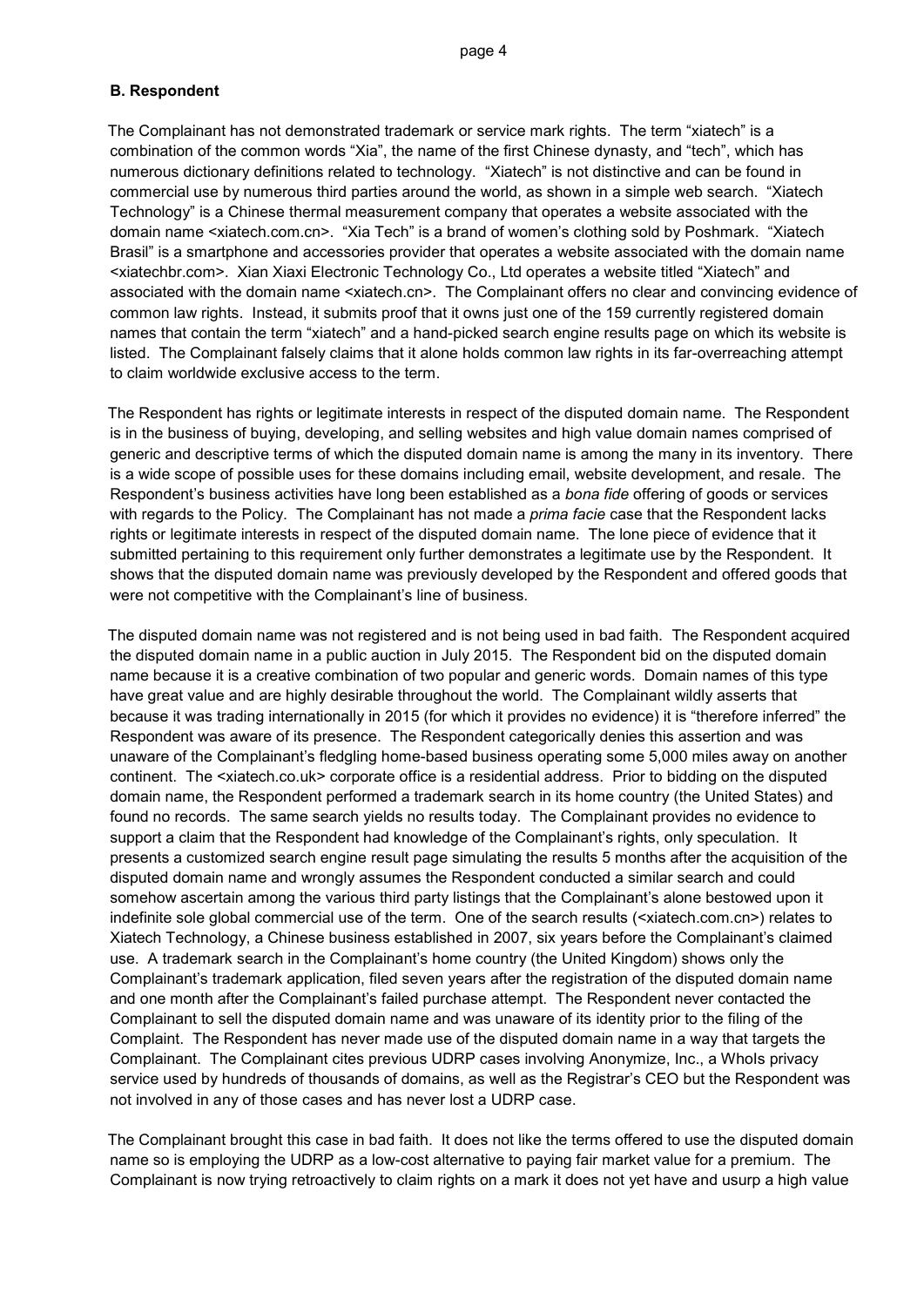#### page 5

domain having failed to obtain it at public auction or through negotiations with the owner. Because the Complainant has failed so spectacularly to prove any of the three Policy requirements and is represented by counsel, who clearly ought to have known it could not succeed under any fair interpretation of the facts, the Respondent encourages the Panel to make a finding of reverse domain name hijacking.

#### **6. Discussion and Findings**

#### **6.1. Unsolicited Supplemental Filing**

The Complainant made an unsolicited supplemental filing on May 6, 2022, after the appointment of the Panel.

Paragraph 12 of the Rules provides that "[i]n addition to the complaint and the response, the Panel may request or permit, in its sole discretion, further statements or documents from either of the Parties". At the same time, paragraph 10(b) and (c) of the Rules require the Panel to ensure that "each Party is given a fair opportunity to present its case" and that "the administrative proceeding takes place with due expedition". The purpose of the Policy is to provide a simple, inexpensive and quick administrative procedure for dealing with domain name entitlement disputes. Accordingly, the Panel will only permit the supplemental filing in exceptional circumstances. See WIPO Overview of WIPO Panel Views on Selected UDRP Questions, Third Edition (["WIPO Overview 3.0"](https://www.wipo.int/amc/en/domains/search/overview3.0/)), section 4.6.

The Complainant submits that the supplemental filing is necessary due to the "exceptional circumstances" of new allegations of bad faith and reverse domain name hijacking in the Response. The Respondent does not comment on the supplemental filing.

The Panel notes that much of the supplemental filing reiterates facts and arguments already presented in the Complaint but it also provided the only opportunity for the Complainant to defend itself against a claim of bad faith. Accepting the supplemental filing will not create any unfairness to the Respondent or delay the proceeding. Therefore, the Panel exercises its discretion to accept the Complainant's supplemental filing as part of the record of this proceeding.

#### **6.2. Substantive Issues**

Paragraph 4(a) of the Policy provides that a complainant must prove the following elements:

(i) the disputed domain name is identical or confusingly similar to a trademark or service mark in which the complainant has rights; and

(ii) the respondent has no rights or legitimate interests in respect of the disputed domain name; and

(iii) the disputed domain name has been registered and is being used in bad faith.

#### **A. Identical or Confusingly Similar to a Trademark or Service Mark in which the Complainant has Rights; Bad Faith**

The first element of paragraph 4(a) of the Policy functions as a standing requirement. In order to fulfil this requirement, the Complainant must demonstrate that it holds rights in a trademark or service mark at the time when it filed the Complaint. Although the Complainant filed a trademark application for XIATECH shortly before it filed the Complaint, that application has not proceeded to grant and, without more, does not substantiate rights in a mark for the purposes of the Policy.

The Complainant claims to hold unregistered or common law rights in a mark consisting of "Xiatech". The Panel recalls that, to establish common law trademark rights for the purposes of the Policy, the Complainant must show that its mark has become a distinctive identifier that consumers associate with the Complainant's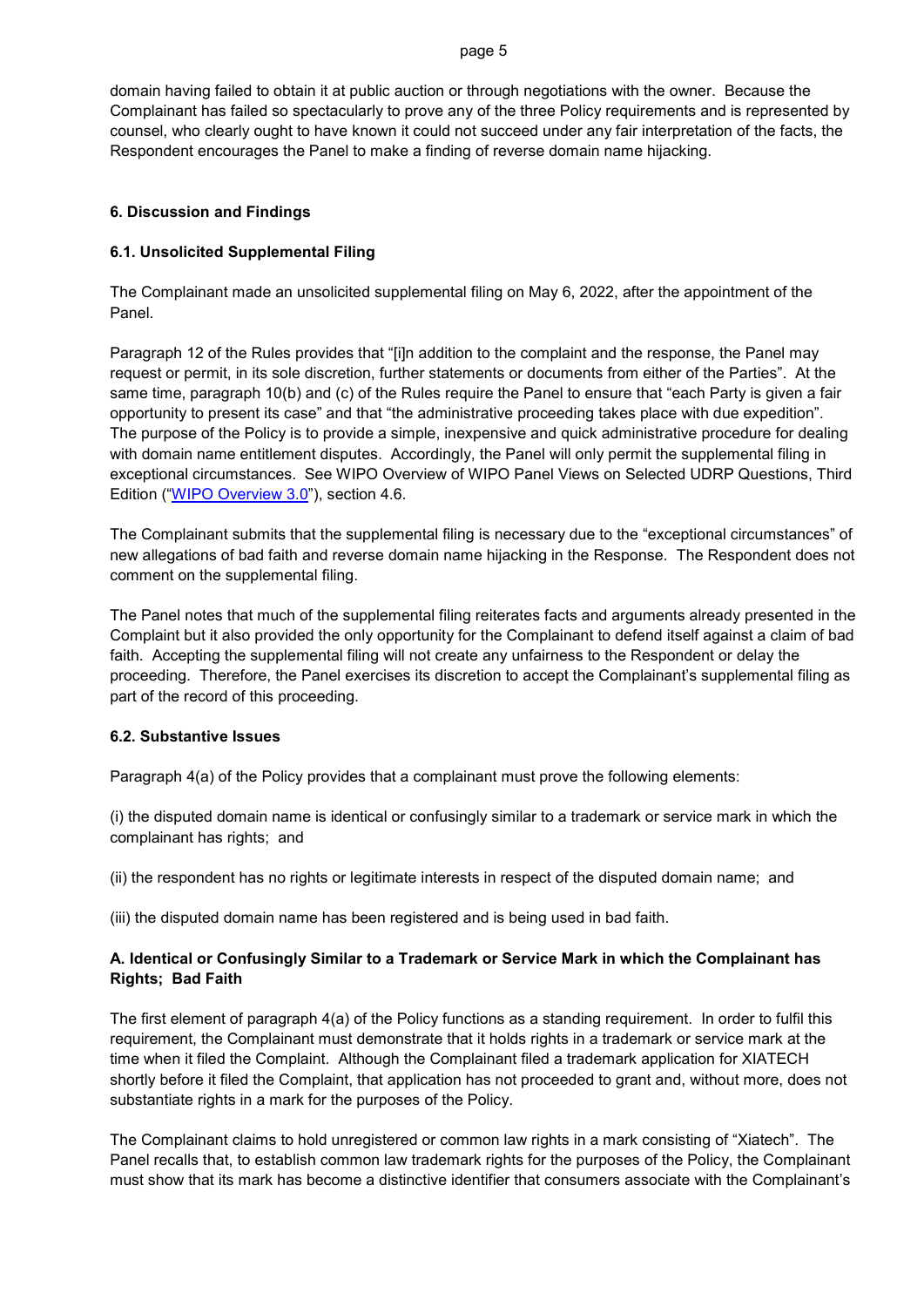#### page 6

goods or services, or both. The Panel also recalls that specific evidence supporting assertions of acquired distinctiveness should be included in the Complaint. See [WIPO Overview 3.0,](https://www.wipo.int/amc/en/domains/search/overview3.0/) section 1.3.

The Complainant company asserts that it has been using the trademark "Xiatech" consistently since at least 2013 in connection with its services. It provides no evidence that its company or business actually existed in 2013. Instead, it provides a WhoIs record showing that the domain name <xiatech.co.uk> was registered ten years earlier, in 2003, and asserts that its CEO, whom it does not identify, was operating at that time as a freelancer under the trade name "Xiatech". The WhoIs record does not name the registrant, does not indicate whether the domain name resolved to an active website, and does not show whether "Xiatech" was used on any such website. This evidence merely shows that an unnamed person, whom the Panel is willing to accept for present purposes was someone now connected to the Complainant's business), held a domain name registration in 2003 and that that registration has been subsequently renewed.

The Panel finds that the earliest evidence anywhere on the record showing the Complainant's use of the alleged mark is found in Google search results (restricted to 2015 or earlier) showing that the Complainant identified itself on a website associated with the domain name <xiatech.co.uk> as both "Xiatech" and "Xiatech Consulting" on May 5, 2015. Another result of this search shows that a specialist magazine referred to "Xiatech" and what is now one of the Complainant's products (Single Data View) in 2009.

The Complainant asserts that, since its registration, its website has had over 45,000 views from 50 jurisdictions, which led to GBP 4 million in sales initiated via the website. The Complainant provides no evidence to substantiate any part of this assertion.

The Complainant asserts that its business has an annual turnover of approximately GBP 6 million and that its marketing expenses in the last financial year were approximately GBP 180,000. However, it provides no evidence to substantiate either assertion. It asserts that it has delivered services worldwide, to the European Union, and the United States. It does not substantiate that assertion; it merely names three clients, one of which is a British retailer, one of which was formerly a Dutch retailer, and a third that the Panel is unable to identify. Nothing indicates whether these clients associate or associated the alleged mark with the Complainant or its services.

The Complainant asserts that it is widely recognized in its field and has won a number of accolades. In particular, it asserts that a specialist publication named CIO Review reported on the Complainant's "Single Data View" offering in 2016 and included the Complainant in its list of 100 Most Promising Big Data Solution Providers 2016. The Complainant also asserts that it was a finalist for the Start Up of the Year award presented by Retail Week magazine in 2017; that it was included in Analytics Insight's Ten Most Innovative Big Data Analytics Companies 2019; and that it won an unidentified corporate excellence award in 2021. It does not include evidence to substantiate any of these assertions. The Complainant's Google search results show that Analytics Insight refers to the Complainant as "Xiatech Consulting" and later as "Xiatech". It is not clear whether the other awards refer to the Complainant by either of these names or its company name.

The Complainant submits the first page of results of a recent Google search for "xiatech" conducted on a server in Seattle, United States. Almost all relate to the Complainant. The top result is the Complainant's website, which refers to the Complainant variously as "Xiatech", "Xiatech Consulting" and its company name. Two other results relate to content uploaded by the Complainant, *i.e.,* its LinkedIn account named "Xiatech" and its page on a recruitment website titled "Xiatech Consulting". The other top results refer to the Complainant variously by its company name, "Xiatech Consulting", and "Xiatech". One result relates to an apparently related company named "Xiatech Holdings Ltd". The Google search results page displays images appearing to indicate that the Complainant's current website is titled "xiatech consulting" (although it does not provide a clear view) and that its business operates from a residential house.

The Respondent submits the top results of a Bing search for "xiatech", which include not only the disputed domain name and the Complainant, but also Xiatech Technology, a Chinese thermal measurement company that operates a website associated with the domain name <xiatech.com.cn>. The restricted Google search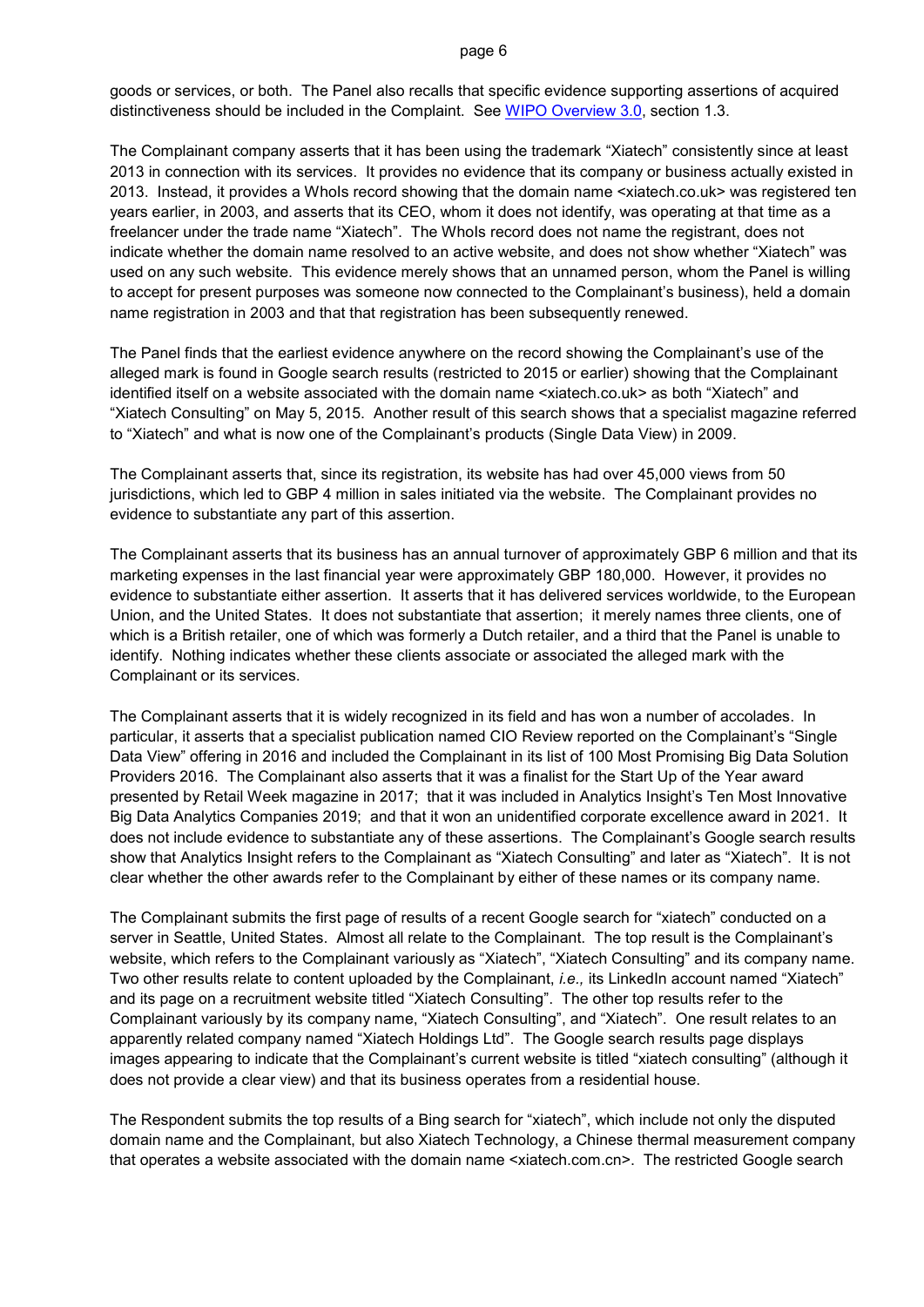results submitted by the Complainant show that Xiatech Technology has operated that site since at least 2008.

The Panel notes that "xiatech" is not a descriptive term despite the fact that it contains the suffix "tech", which describes the Complainant's technology consulting services. Nevertheless, while the connection between "xia" and "tech" is not a semantic one, the above evidence shows that the Complainant is not the only business to use the combination "xiatech" in relation to technological goods or services.

In summary, the Panel finds that the Complainant's claim of common law rights relies on an anonymous WhoIs record from 2003, a series of detailed but unsubstantiated assertions, and very brief extracts in Google search results. The evidence, though meagre, shows that the Complainant does not consistently use the alleged mark to refer to itself but also trades as "Xiatech Consulting". There is little evidence that third parties use the alleged mark to refer to the Complainant. The instances where the term "Xiatech" is used to refer to the Complainant are too few to demonstrate acquired distinctiveness.

The Panel finds the Complainant's evidentiary showing to be poor. Nevertheless, the Panel is willing to accept *arguendo* that the Complainant has made continuous use of the disputed domain name in connection with its website since 2013, that the website has received significant traffic, and that the Complainant's business has generated considerable sales and industry recognition under the name "Xiatech", all as claimed and sufficient for it to have rights in that mark for the purposes of the Policy. Even in this scenario, the Panel cannot find on the basis of the Complainant's bare evidence and assertions that the Respondent targeted it in registering the disputed domain name. While the Panel does not discount this possibility, it is incumbent on the Complainant – especially when relying on common law rights – to support such a claim with sufficient evidence. This it has not done. Even its unsubstantiated assertions (regarding its annual turnover, its sales volume, its marketing budget and its industry accolades) relate to the period after the registration of the disputed domain name. This does not show the Respondent's purpose in registering the disputed domain name in 2015. The Complainant's submission of Google search results restricted to 2015 or earlier shows that it was aware of its burden to articulate appropriate arguments and provide evidence in this regard. On the basis of the record of this case, the Panel cannot find that the Complainant has satisfied the requirements of paragraph 4(a) of the Policy.

#### **B. Reverse Domain Name Hijacking**

Paragraph 15(e) of the Rules provides that if "after considering the submissions the panel finds that the complaint was brought in bad faith, for example in an attempt at Reverse Domain Name Hijacking or was brought primarily to harass the domain-name holder, the panel shall declare in its decision that the complaint was brought in bad faith and constitutes an abuse of the administrative proceeding". "Reverse Domain Name Hijacking" is defined in paragraph 1 of the Rules as "using the Policy in bad faith to attempt to deprive a registered domain-name holder of a domain name".

The Respondent submits that the Complainant brought this case in bad faith. The Complainant denies the allegation of bad faith.

The Panel notes that the Complainant has legal representation. The Complaint repeatedly makes assertions that it fails to make any attempt to substantiate. The paucity of evidence as to how the alleged mark has been used, particularly prior to the registration of the disputed domain name, is conspicuous considering that such evidence is essential to a claim of common law rights, on which the Complaint is based. In view of all the circumstances, the Panel infers that the Complainant knew, or should have known, that the Complaint as it was presented, could not succeed under any fair interpretation of the facts that it placed on the record.

Further, the Panel notes that the Complaint was filed a little under two months after the Complainant sought and failed to acquire the disputed domain name from the Respondent. The Complainant confirms on the record that it was dissatisfied with the Respondent's offer of a rental and wanted to negotiate a sale. The candor of that disclosure does not alter the purpose for which the Complaint was filed. In the circumstances, the Panel infers that the Complainant resorted to the Policy as "Plan B" after failing to acquire the disputed